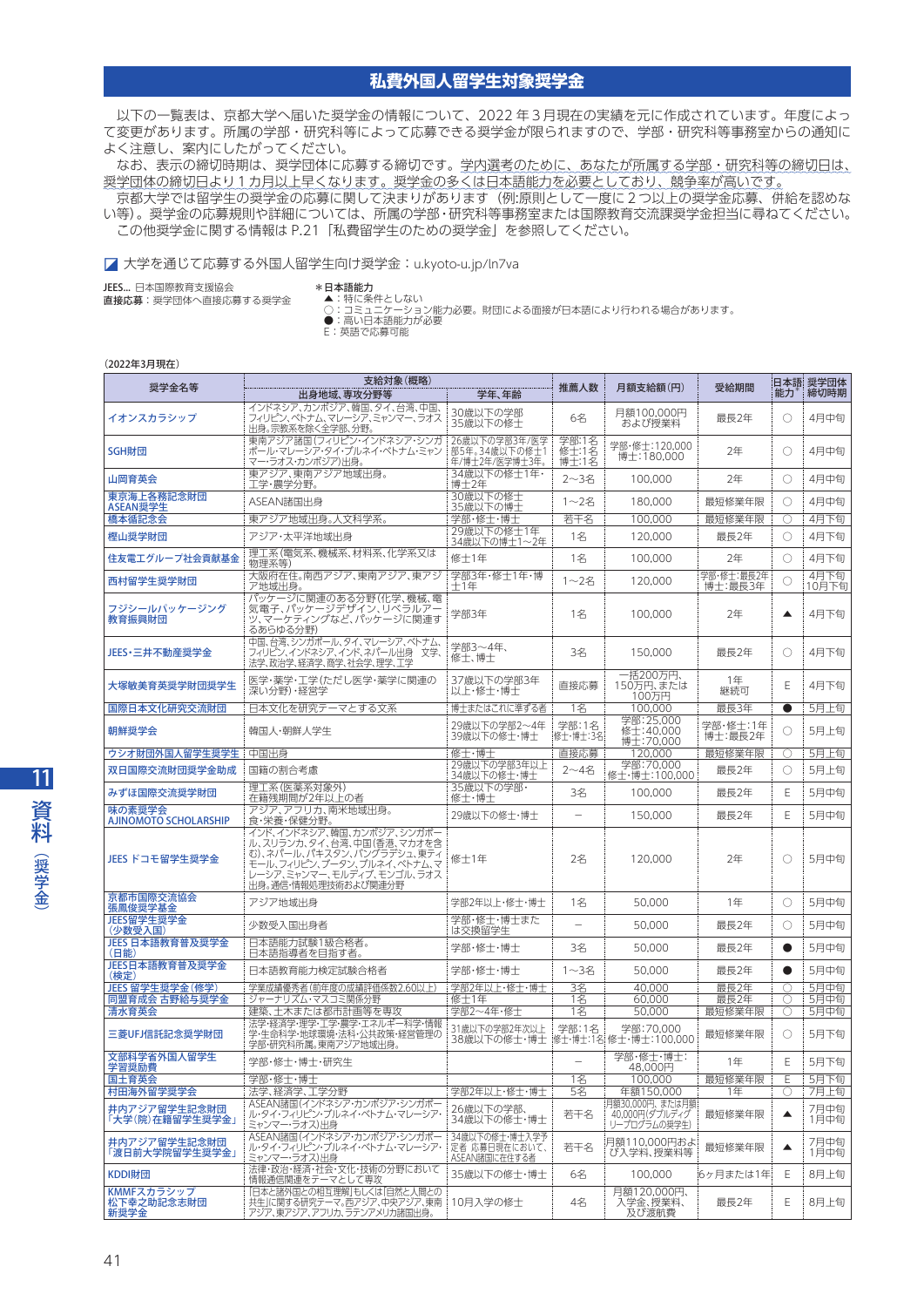## $\frac{1}{2}$

11

References

(Clubs and Circles)

References (Clubs and Circles

The following table shows the scholarship information that Kyoto University has received from scholarship foundations as of March 2022. The information shown is subject to change, so please pay regular attention to the updated information given by the relevant faculty/graduate school office and follow the procedures.

The application deadlines shown here are those set by the respective foundations, not the Kyoto University's deadlines. Due to the university's internal selection process, the deadline set by faculty/graduate school will be over one month earlier than the foundation's deadlines. Many scholarships require Japanese language ability and are highly competitive.

Kyoto University also has its own rules concerning scholarship applications. For example, students are not allowed to apply for, or receive more than one scholarship at a time. Eligibility details and contact information for the listed scholarships are available from faculty/graduate school offices or from the International Education and Student Mobility Division. Please refer to P.22 for further information on scholarships.

> PMS: Prospective master's student PDS: Prospective doctoral student PRS: Prospective research student

◪ University-nominated scholarships: [u.kyoto-u.jp/73s2o](http://u.kyoto-u.jp/73s2o)

MYR…Minimum Year Required

JEES…Japan Educational Exchanges and Services JASSO…Japan Student Services Organization

JLPT…Japanese Language Proficiency Test

\*1 Student Category **US:** Undergraduate student<br>**MS:** Master's student

- 
- DS: Doctoral student RS: Research student
- **PUS:** Prospective undergraduate student
- \*2 Japanese Language Ability
- ▲:Unspecified<br>○:Ability to communicate in basic Japanese required. Interview may be conducted in Japanese.
- : Sufficient proficiency in Japanese required
- E: May be applied for in English

JLTCT…Japanese Language Teaching Competency Test Direct…Scholarships applied for directly to the institutions providing scholarships.

| Scholarships                                                                                                                     | <b>Eligibility Guidelines</b><br>Designated Countries, Fields of Study, etc.                                                                                                                                                                                                                                                                                                    | <b>Student</b><br>Category*1<br>(Age Limit)                                                                         | Quota for                | Monthly<br>Recommendation: Allowance (Yen)                                    | Duration                              | Japanese<br>Language<br>Ability <sup>*</sup> 2 | Application<br>Deadline |
|----------------------------------------------------------------------------------------------------------------------------------|---------------------------------------------------------------------------------------------------------------------------------------------------------------------------------------------------------------------------------------------------------------------------------------------------------------------------------------------------------------------------------|---------------------------------------------------------------------------------------------------------------------|--------------------------|-------------------------------------------------------------------------------|---------------------------------------|------------------------------------------------|-------------------------|
| <b>AEON Scholarship</b>                                                                                                          | Students from Indonesia, Cambodia, Korea, Thailand, Taiwan, China,<br>Philippines, Vietnam, Malaysia, Myanmar or Laos, studying any subject in<br>any faculty, other than religion.                                                                                                                                                                                             | US (30 or younger)<br>MS (35 or younger)                                                                            | 6                        | Monthly stipends<br>$(100,000)$ and<br>tuition                                | max. 2 yrs                            | $\circ$                                        | mid Apr.                |
| <b>SGH Scholarship</b><br><b>Foundation</b>                                                                                      | Students from Southeast Asian countries (Philippines, Indonesia,<br>Singapore, Malaysia, Thailand, Brunei, Vietnam, Myanmar, Laos,<br>Cambodia).                                                                                                                                                                                                                                | 3rd yr. US, 5th yr. Medical US<br>(26 or younger).<br>1st yr. MS, 2nd yr. DS, 3rd yr.<br>Medical DS (34 or younger) | US: 1<br>MS: 1<br>DS: 1  | US, MS: 120,000<br>DS: 180,000                                                | 2 yrs                                 | $\circ$                                        | mid Apr.                |
| Yamaoka Scholarship<br>Foundation                                                                                                | Engineering or Agriculture student from East or<br>Southeast Asia                                                                                                                                                                                                                                                                                                               | 1st yr. MS, 2nd yr.<br>DS (34 or younger)                                                                           | $2 - 3$                  | 100,000                                                                       | 2 yrs                                 | $\circ$                                        | mid Apr.                |
| <b>Tokio Marine Kagami Memorial</b><br><b>Foundation Scholarship for</b><br><b>ASEAN Students</b>                                | Students from ASEAN countries                                                                                                                                                                                                                                                                                                                                                   | MS (30 or younger)<br>DS (35 or younger)                                                                            | $1 - 2$                  | 180,000                                                                       | <b>MYR</b>                            | $\circ$                                        | mid Apr.                |
| Hashimoto Jun<br><b>Memorial Scholarship</b>                                                                                     | Humanities student from East Asia                                                                                                                                                                                                                                                                                                                                               | US, MS, DS                                                                                                          | Several                  | 100,000                                                                       | <b>MYR</b>                            | $\circ$                                        | late Apr.               |
| Kashiyama Scholarship<br>Foundation                                                                                              | Student from the Asia-Pacific region                                                                                                                                                                                                                                                                                                                                            | 1st yr. MS (29 or younger)<br>1st - 2nd yr. DS (34 or younger)                                                      | 1                        | 120,000                                                                       | max. 2 yrs                            | $\circ$                                        | late Apr.               |
| <b>Group CSR Foundation</b>                                                                                                      | Sumitomo Electric Industries Student majoring in Science or Engineering (electrical,<br>mechanical, materials, chemical or physical)                                                                                                                                                                                                                                            | 1st yr. MS                                                                                                          | 1                        | 100,000                                                                       | 2 yrs                                 | $\circ$                                        | late Apr.               |
| Nishimura Scholarship<br>Foundation                                                                                              | Southwest, Southeast or East Asian student who lives in Osaka<br>Prefecture                                                                                                                                                                                                                                                                                                     | 3rd yr. US,<br>1st yr. MS, 1st yr. DS                                                                               | $1 - 2$                  | 120,000                                                                       | US, MS: max. 2 yrs:<br>DS: max. 3 yrs | $\circ$                                        | late Apr./<br>late Oct. |
| <b>Fuji Seal Packaging</b><br><b>Foundation</b>                                                                                  | Any subject related to packaging (any subject related to<br>packaging such as chemistry, mechanics, electrical and<br>electronics, package design, liberal arts, marketing, etc.) إ                                                                                                                                                                                             | 3rd yr. US                                                                                                          | 1                        | 100,000                                                                       | 2 yrs                                 | ▲                                              | late Apr.               |
| <b>JEES Mitsui Fudosan</b><br><b>Scholarship</b>                                                                                 | Student from China, Taiwan, Singapore, Thai, Malaysia, Vietnam, Philippines,<br>Indonesia, India, Nepal                                                                                                                                                                                                                                                                         |                                                                                                                     | 3                        | 150,000                                                                       | max. 2yrs                             | $\circ$                                        | late Apr.               |
| Otsuka Toshimi<br>Scholarship<br>Foundation                                                                                      | Student majoring in Medicine, Pharm. Sci., Engineering (related<br>to Medicine or Pharm. Sci.) or Management                                                                                                                                                                                                                                                                    | 3rd yr. or upper grade of US.,<br>MS, DS (37 or younger)                                                            | Direct                   | 2,000,000/yr., or<br>1,500,000/yr<br>1,000,000/yr                             | 1 yr (Renewal<br>acceptable)          | Ε                                              | late Apr.               |
| <b>International Research</b><br><b>Exchange Foundation</b><br>for Japanese Studies                                              | Humanities student whose research topic is related to Japan                                                                                                                                                                                                                                                                                                                     | DS or those who are<br>preparing a doctoral<br>thesis                                                               | 1                        | 100,000                                                                       | max. 3 yrs                            | $\bullet$                                      | early May               |
| Korean Scholarship<br>Foundation                                                                                                 | Students from the Republic of Korea                                                                                                                                                                                                                                                                                                                                             | 2nd - 4th yr.<br>US (29 or younger)<br>MS, DS (39 or younger)                                                       | <b>US: 1</b><br>MS/DS: 3 | US: 25,000<br>MS: 40,000<br>DS: 70,000                                        | US, MS: 1 yr<br>DS: max. 2 yrs.       | O                                              | early May               |
| <b>Ushio Scholarship</b><br><b>Foundation</b>                                                                                    | Students from China                                                                                                                                                                                                                                                                                                                                                             | MS, DS                                                                                                              | $\overline{\phantom{a}}$ | 120,000                                                                       | <b>MYR</b>                            | $\circ$                                        | early May               |
| Sojitz Foundation                                                                                                                | Candidates are selected from different countries                                                                                                                                                                                                                                                                                                                                | 3rd or upper grade of<br>US (30 or younger)<br>MS, DS (35 or younger)                                               | 2 - 4                    | US: 70,000<br>MS, DS : 100,000                                                | max. 2 yrs                            | $\circ$                                        | early May               |
| Mizuho International<br><b>Foundation</b>                                                                                        | Science and engineering (not pharmaceutical fields)<br>(Students whose remaining enrollment period is two years or more (or younger)                                                                                                                                                                                                                                            | US, MS, DS (35)                                                                                                     | 3                        | 100,000                                                                       | max. 2 yrs                            | Ε                                              | mid May                 |
| Ajinomoto Scholarship                                                                                                            | Asian, African, or South American student whose research topic<br>is related to food, nutrition or health                                                                                                                                                                                                                                                                       | MS, DS (29 or younger)                                                                                              |                          | 150,000                                                                       | max. 2 yrs                            | Ε                                              | mid May                 |
| <b>Student Scholarship</b>                                                                                                       | Students from India, Indonesia, Korea, Cambodia, Singapore, Sri Lanka, Thailand,<br>JEES Docomo International   Taiwan, China (including Hong Kong and Macau), Nepal, Pakistan, Bangladesh, East<br>Timor, Philippines, Bhutan, Brūnei, Vietnam, Malaysia, Myanmar, Maldives, Mongolia,<br>or Laos, studying communications and/or information technology or related subjects : | 1st yr. MS                                                                                                          | 2                        | 120,000                                                                       | 2 yrs                                 | $\circ$                                        | mid May                 |
| <b>Kyoto City International</b><br><b>Foundation 張鳳俊 Scholarship</b>                                                             | Asian nationality                                                                                                                                                                                                                                                                                                                                                               | 2nd yr. or upper<br>grade of US, MS, DS                                                                             | 1                        | 50,000                                                                        | 1 yr                                  | $\circ$                                        | mid May                 |
| JEES Scholarship for the<br>Promotion of International<br><b>Understanding (Priority</b><br>Countries)                           | Student from designated countries                                                                                                                                                                                                                                                                                                                                               | US, MS, DS, or<br>exchange student                                                                                  |                          | 50,000                                                                        | max. 2 yrs                            | $\circ$                                        | mid May                 |
| JEES Scholarship for the<br><b>Promotion of Japanese</b><br>Language Learning (JLPT)                                             | Students who passed the N1 level of the JLPT.<br>Students studying to become Japanese language instructors.                                                                                                                                                                                                                                                                     | US, MS, DS                                                                                                          | 3                        | 50,000                                                                        | max. 2 yrs                            | $\bullet$                                      | mid May                 |
| JEES Scholarship for the Japanese Language<br><b>Teaching Competency Test (JLTCT)</b>                                            | Student who passed JLTCT                                                                                                                                                                                                                                                                                                                                                        | US, MS, DS                                                                                                          | $1 - 3$                  | 50,000                                                                        | max. 2 yrs                            | $\bullet$                                      | mid May                 |
| <b>JEES Scholarship</b>                                                                                                          | Student who obtained GPA 2.60 or higher grade point                                                                                                                                                                                                                                                                                                                             | 2nd yr. or upper<br>grade of US, MS, DS                                                                             | 3                        | 40,000                                                                        | max. 2 yrs                            | $\circ$                                        | mid May                 |
| Doumei-Ikuseikai Furuno<br>scholarship                                                                                           | Student majoring in the area of Journalism or Mass Media                                                                                                                                                                                                                                                                                                                        | 1st yr. MS                                                                                                          | 1                        | 60,000                                                                        | max. 2 yrs                            | $\circ$                                        | mid May                 |
| <b>Shimizu Foundation</b><br>Scholarship                                                                                         | Students majoring in architecture, civil engineering or urban<br>planning, etc.                                                                                                                                                                                                                                                                                                 | 2nd yr. or upper<br>grade of US, MS                                                                                 | 1                        | 50,000                                                                        | <b>MYR</b>                            | О                                              | mid May                 |
| Mitsubishi UFJ Trust<br><b>Scholarship Foundation</b>                                                                            | Southeast Asian student within the Faculty/Graduate School of Law, Econ., Sci. Eng., Agri., Energy Sci.,<br>Info., Biostudies,, Global Environ. Studies, Law School, Gov. or Management.                                                                                                                                                                                        | 2nd yr. or upper grade<br>of US (31 or younger)<br>MS,DS(38 or younger)                                             | US: 1<br>MS/DS: 1        | US: 70,000<br>MS, DS: 100,000                                                 | <b>MYR</b>                            | $\circ$                                        | late May                |
| Monbukagakusho Honors Scholarship                                                                                                | US, MS, DS, RS                                                                                                                                                                                                                                                                                                                                                                  |                                                                                                                     |                          | US, MS, DS: 48,000                                                            | 1 yr                                  | Ε                                              | late May                |
| Kokudo Scholarship Foundation<br><b>Murata Overseas</b>                                                                          | US, MS, DS<br>Student majoring in Law, Economics, or Engineering                                                                                                                                                                                                                                                                                                                | 2nd yr. or upper                                                                                                    | $\mathbf{1}$<br>5        | 100,000<br>150,000/yr                                                         | <b>MYR</b><br>1 yr                    | Ε<br>$\circ$                                   | late May<br>early Jul.  |
| <b>Scholarship Foundation</b><br><b>IUCHI Foundation International</b><br>Undergraduate (Graduate)<br><b>Student Scholarship</b> | Students from ASEAN countries (Indonesia, Cambodia,<br>Singapore, Thailand, Philippines, Brunei, Vietnam, Malaysia,<br>:Myanmar, Laos)                                                                                                                                                                                                                                          | grade of US, MS, DS<br>US (26 or younger),<br> MS, DS (34 or younger)                                               | Several                  | Monthly stipends (30,000)<br>for (40,000: double degree)<br>program students) | <b>MYR</b>                            | ▲                                              | mid Jul./<br>mid Jan.   |

## (As of March, 2022)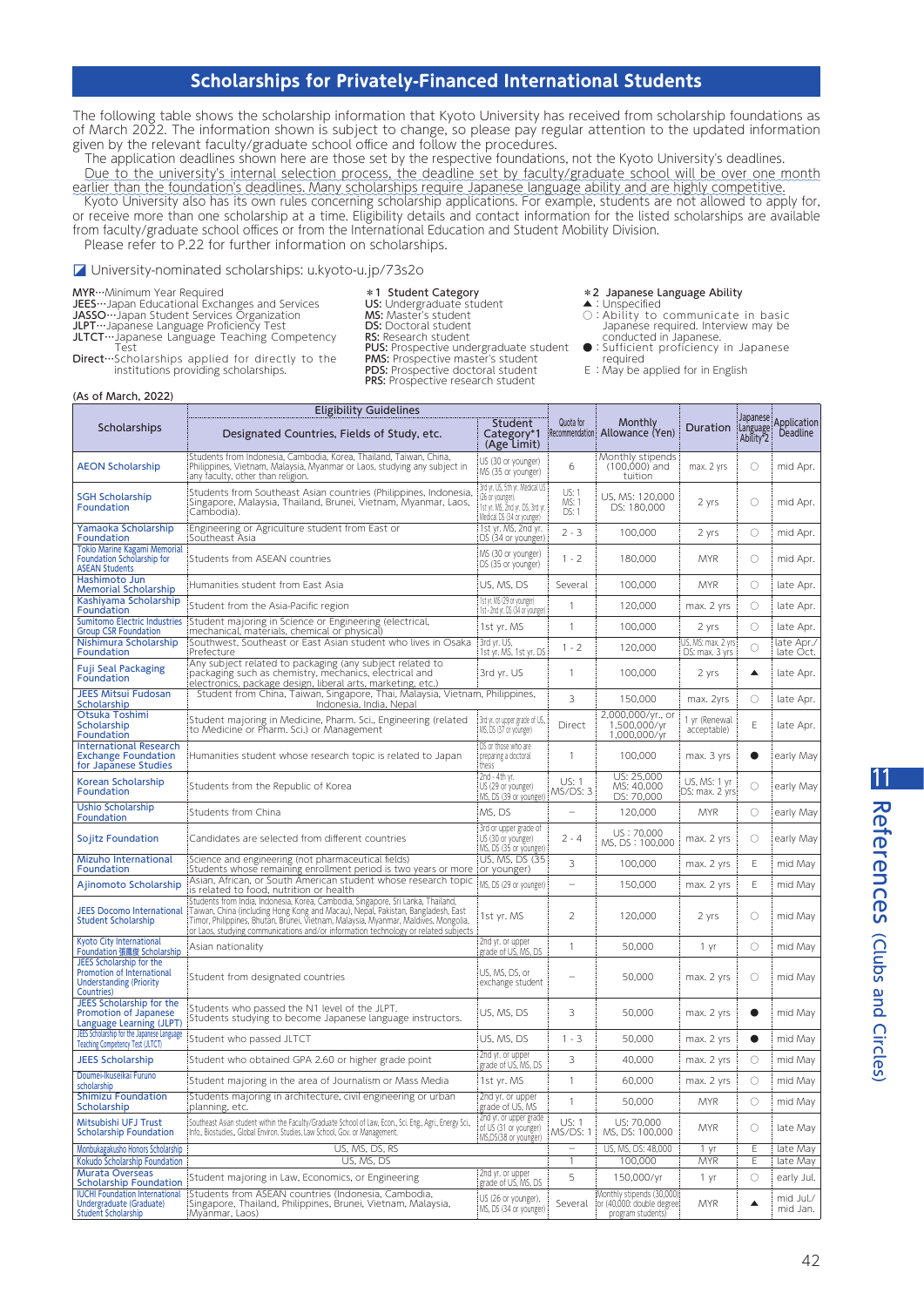| 奨学金名等                                               | 支給対象(概略)                                                                                                                                                                                                          |                                                     | 推薦人数                  | 月額支給額(円)                                                | 受給期間<br>能力    |            | 日本語 奨学団体<br>締切時期  |
|-----------------------------------------------------|-------------------------------------------------------------------------------------------------------------------------------------------------------------------------------------------------------------------|-----------------------------------------------------|-----------------------|---------------------------------------------------------|---------------|------------|-------------------|
|                                                     | 出身地域、専攻分野等<br>バングラデシュ、ブータン、ブルネイ、カンボジア、イン                                                                                                                                                                          | 学年、年齢                                               |                       |                                                         |               |            |                   |
| 佐藤陽国際奨学財団奨学生                                        | ド、インドネシア、ラオス、マレーシア、モルディブ、ミャ<br>ンマー、ネパール、パキスタン、フィリピン、シンガポー<br>ル、スリランカ、タイ、東ティモール、ベトナム出身                                                                                                                             | 学部・修士・博士                                            |                       | 学部:150,000<br>修士・博士:180,000!                            | 最短修業年限        | O          | :8月下旬/1<br>月上旬    |
| 上原記念生命科学財団<br>来日研究生助成金                              | 生命科学·医学·薬学分野                                                                                                                                                                                                      | 39歳以下の修士・博士                                         | 150,000<br>1名         |                                                         | 最長2年          | ▲          | 9月上旬              |
| 野村財団外国人留学生奨学金                                       | 人文科学、社会科学系                                                                                                                                                                                                        | 35歳以下の修士・博士!                                        | 直接応募                  | 200.000                                                 | 2年            | 0          | 9月下旬              |
| 東急財団                                                | 韓国、中国、モンゴル、台湾、香港、マカオ、フィリピン、<br>ブルネイ、ベトナム、ラオス、カンボジア、タイ、マレーシ<br>ア、シンガポール、インドネシア、ミャンマー、ブータン、<br>ネパール、インド、バングラデシュ、スリランカ、モル<br>ディブ、パキスタン、アフガニスタン、ロシア、アメリカ、<br>カナダ、オーストラリア、ニュージーランド、パプア・<br>ニューギニア、太平洋上諸島・諸国(フィジー、トンガ等) | 修士・博士                                               | 直接応募                  | 180,000                                                 | 最長2年          | O          | 9月下旬              |
| ロータリー米山記念奨学会                                        | 国籍の割合考慮                                                                                                                                                                                                           | 44歳以下の学部3年<br>以上・修士・博士2年以上                          | 6名                    | 学部:100,000<br>修士・博士:140,000:                            | 最長2年          | O          | 10月中旬             |
| 藤井国際奨学財団                                            | アジア地域出身                                                                                                                                                                                                           | 25歳以下の学部<br>30歳以下の修士<br>35歳以下の博士                    | 1名                    | 50,000                                                  | 最短修業年限        | O          | 10月下旬             |
| 平和中島財団                                              | 学部・修士・博士                                                                                                                                                                                                          |                                                     | 学部:1名                 | 100,000                                                 | 1年            | О          | 10月下旬             |
| 伊藤国際外国人奨学金                                          | 修士課程入学予定者                                                                                                                                                                                                         | 修士1年                                                | 修士·博士:1名:<br>直接応募     | 180,000                                                 | 最長2年          | O          | 10月下旬             |
|                                                     | 日本以外の国籍                                                                                                                                                                                                           | 修士・博士                                               | 直接応募                  | 150.000~                                                | 選択            | 0          |                   |
| 本庄国際奨学財団                                            |                                                                                                                                                                                                                   |                                                     |                       | 200,000                                                 |               |            | 10月下旬             |
| 綿貫国際奨学財団                                            | アジア太平洋地域出身。<br>国籍・男女数の割合考慮。                                                                                                                                                                                       | 修士·博士                                               | 3名                    | 150.000                                                 | 1年<br>継続・再応募可 | O          | 11月上旬             |
| JEES・JX石油開発インドネシ<br>ア留学生奨学金                         | インドネシア国籍を有する理学系または工学系                                                                                                                                                                                             | 10月入学の修士                                            |                       | 月額60,000円および<br>一時金(200,000円/年)                         | 最長2年          | Ε          | 11月上旬             |
| イオンスカラシップ(渡日前<br>アセアン学生用)                           | ミャンマー、カンボジア出身。宗教系を除く学<br>部、分野。<br>渡日後、大学在籍期間に日本語能力3級程度<br>を目指す意思のある者。                                                                                                                                             | 入学年度の4月1日時<br>点で30歳以下の学部<br>入学予定者、35歳以<br>下の修士入学予定者 | 2~3名                  | 月額100,000円<br>および授業料                                    | 最長2年          | ▲          | 11月中旬             |
| 日揮·実吉奨学会(第二種)                                       | 理工系(農学を含み、医学・薬学除く)                                                                                                                                                                                                | 学部·修士·博士·研究生                                        | 2名                    | 年額300,000                                               | 1年            | O          | 11月中旬             |
| 似鳥国際奨学財団<br>留学生奨学生                                  | 日本以外の国籍                                                                                                                                                                                                           | 学部・修士                                               | 直接応募                  | 50,000                                                  | 1年            | O          | 11月中旬             |
| 日中友好協会アリアケジャパ<br>ン奨学金                               | 中国出身。社会科学系(法学・政治学関係、商<br>学·経済関係)。                                                                                                                                                                                 | 修士·博士                                               | 直接応募                  | 70,000                                                  | 1年            | O          | 11月中旬             |
| 堀田育英財団                                              | 学部・修士・博士                                                                                                                                                                                                          |                                                     | 2名                    | 80,000                                                  | 最長2年          | O          | 11月下旬             |
| JESS豊田通商留学生奨学金                                      | 社会科学(法学·経済学)、人文科学、理学·工                                                                                                                                                                                            | 学部3年・修士・博士                                          | 3名                    | 100,000                                                 | 2年            | O          | 11月下旬             |
| JEES T. バナージインド                                     | 学専攻。国籍の割合考慮<br>インド出身。日本語能力試験3級以上。                                                                                                                                                                                 | 学部・修士・博士                                            | 1名                    | 100,000                                                 | 最短修業年限        | O          | 11月下旬             |
| 留学生奨学金<br>JEES大成建設外国人                               | ベトナム、インドネシア、タイ、フィリピン、マ                                                                                                                                                                                            | 学部·修士                                               | 1名                    | 150,000                                                 | 最短修業年限        | O          | 11月下旬             |
| 留学生奨学金<br>大塚敏美育英奨学財団                                | レーシア、ミャンマー(建築・土木のいずれか)。<br>国籍の割合考慮。医学・薬学・経営学。                                                                                                                                                                     | 38歳以下の<br>医学・薬学:博士                                  | 医·薬学:2名<br>経営学:1名     | 年額1,000,000,<br>1,500,000、または                           | 1年<br>継続可     | Ε          | 12月上旬             |
| エプソン国際奨学財団                                          | 工学分野                                                                                                                                                                                                              | 経営学:修士・博士<br>34歳以下の修士・博士                            | 1名                    | 2,000,000<br>100,000                                    | 最長2年          | O          | 12月中旬             |
| 川嶋章司記念<br>スカラーシップ基金                                 | 人文·社会·自然諸科学分野                                                                                                                                                                                                     | 学部3~4年、修士、博士                                        | 1名                    | 120,000                                                 | 最長2年          | О          | 12月中旬             |
| JEES生命保険協会留学生奨学金<br>(セイホスカラーシップ)                    | アジア地域出身。国籍の割合老膚。                                                                                                                                                                                                  | 学部3年・修士1年                                           | 2名                    | 100,000                                                 | 2年            | O          | 12月中旬             |
| 岩谷国際留学生奨学助成                                         | 東アジア・東南アジア地域出身。自然科学系。                                                                                                                                                                                             | 修士、博士、博士学位<br>取得のための継続在<br>籍者                       | 直接応募                  | 150,000                                                 | 最長2年          | O          | 12月中旬             |
| 清和国際留学生奨学会                                          | アジア、オセアニア地域出身。国籍の割合考慮。                                                                                                                                                                                            | 29歳以下の学部<br>34歳以下の修士・博士                             | 学部:1名                 | 学部:80,000<br>- 修士・博士:1名 :修士・博士:100,000!                 | 2年            | O          | 12月下旬             |
| ジャパンマテリアル<br>国際奨学財団                                 | ベトナム国籍                                                                                                                                                                                                            | 学部2~4年・修士・博士                                        |                       | 100,000                                                 | 1年            | O          | 12月下旬             |
| JEESソフトバンクAI人材育成<br>奨学金                             | 人工知能(AI)分野(情報工学、<br>情報科学、統計学等)                                                                                                                                                                                    | 修士1年                                                | 5名                    | 月額80,000円および<br>(日本人含む) :一時金 (40,000円/年)                | 1年            | $\bigcirc$ | 1月上旬              |
| ロッテ国際奨学財団                                           | アジア地域出身                                                                                                                                                                                                           | 35歳以下の                                              | 2名                    | 180,000                                                 | 最長2年          | $\bullet$  | 1月上旬/             |
| アジア国際交流奨学財団                                         | アジア地域出身                                                                                                                                                                                                           | 学部・修士・博士<br>29歳以下の学部                                |                       | 学部・修士:60,000                                            | 1年            | O          | 7月下旬<br>1月中旬      |
| 「川口静記念奨学生」                                          | アジア地域出身(南アジア含む)。                                                                                                                                                                                                  | 34歳以下の修士・博士<br>29歳以下の学部                             | 学部:4名/                | 博士:70,000<br>学部:100.000                                 | 学部:1年/        |            | 8月下旬/             |
| 市川国際奨学財団                                            | 在籍残期間が2年以上の者優先。                                                                                                                                                                                                   | 34歳以下の修士・博士                                         | 2~3名                  | 修士 博士: 子。 1995-1995-2000 修士 博士:2年                       |               | O          | 1月中旬              |
| 安田奨学財団                                              | 法学、経済学、経営学及び商学分野                                                                                                                                                                                                  | 学部2年                                                | 2名                    | 100.000                                                 | 最長3年          | Ο          | 1月中旬              |
| 共立国際交流奨学財団                                          | アジア地域出身者。在籍残期間が1年以上の者。                                                                                                                                                                                            | 学部・修士・博士                                            | 学部:1名<br>修士·博士:<br>1名 | 学部:60,000、<br>または100,000<br>修士・博士:100,000<br>学部:120,000 | 1年            | O          | 1月下旬              |
| JEES三菱商事奨学金                                         | 国籍の割合考慮                                                                                                                                                                                                           | 学部3年以上・修十・博十                                        | 5名                    | 修士・博士:150,000                                           | 最短修業年限        | Ε          | 1月下旬              |
| かめのり財団<br>大学院留学アジア奨学生                               | ブルネイ、カンボジア、インドネシア、ラオス、マレーシ<br>ア、ミャンマー、フィリピン、シンガポール、タイ、東ティ<br>モール、ベトナム、大韓民国、台湾、中国本土、香港、マカ<br>オ出身。人文科学系および社会科学系分野。                                                                                                  | 4月入学の修士・博士                                          | 1名                    | 200,000                                                 | 最短修業年限        | O          | 2月上旬              |
| 竜の子財団                                               | アジア地域出身                                                                                                                                                                                                           | 35歳以下の<br>学部2年以上・修士・博士  修士・博士:1名                    | 学部:1名                 | 100,000                                                 | 2年            | $\bullet$  | 2月上旬              |
| 橋谷奨学会                                               | インドネシア出身                                                                                                                                                                                                          | 学部・修士・博士・研究生                                        | 2名                    | 100,000                                                 | 最短修業年限        | Ο          | 2月上旬              |
| 服部国際奨学財団                                            | アジア地域出身(東南アジア優先)。日本語能<br>力検定2級以上。                                                                                                                                                                                 | 29歳以下の学部<br>34歳以下の修士<br>39歳以下の博士                    | 直接応募                  | 100,000                                                 | 2年            | $\bullet$  | 2月中旬              |
| 加藤朝雄国際奨学財団                                          | アジア地域出身                                                                                                                                                                                                           | 29歳以下の修士<br>34歳以下の博士2~3年                            | 2名                    | 修士:130.000<br>博士:150,000                                | 最長2年          | $\bullet$  | 3月上旬              |
| 百賢亜洲研究院 Asian Future<br>Leaders Scholarship Program | アジア地域出身で、アジアの指定大学の学士<br>学位取得者                                                                                                                                                                                     | 34歳以下の修士入学<br>予定者                                   | 10名                   | 年額25,000 USD                                            | 2年            | Ε          | 3月中旬              |
| 帝人久村奨学財団                                            | 医学・薬学・バイオ学系、理学系、工学系、情                                                                                                                                                                                             | 修士1年·博士1年                                           | 修士・博士:                | 修士:50,000                                               | 最短修業年限        | ▲          | 修士:3月中旬           |
| JEES石橋財団奨学金                                         | 報学系<br>美術史専攻                                                                                                                                                                                                      | 大学院入学予定者                                            | 各1名                   | 博士:60,000<br>150,000                                    | 2年            | O          | /博士:9月下旬<br>3月中旬/ |
|                                                     |                                                                                                                                                                                                                   | (研究生含む)<br>35歳以下の学部3年                               | 学部:1名                 | 学部:150,000                                              | 学部・修士:2年      |            | 6月中旬              |
| 小林国際奨学財団(一般)                                        | アジア地域出身                                                                                                                                                                                                           | 以上・修士・博士                                            | 指定国より                 | 修士·博士:2名:修士·博士:180,000                                  | 博士:3年         | O          | 3月下旬              |
| 旭硝子奨学会                                              | タイ、インドネシア、中国、韓国、ベトナム出身<br>アジア地域のADB借款国出身で、2年以上の就業                                                                                                                                                                 | 修士・博士1年                                             | 各1名                   | 100,000                                                 | 最短修業年限        | O          | 3月下旬              |
| アジア開発銀行・日本奨学金<br>プログラム                              | 経験者。工学・農学・地球環境・経営管理・経済の指<br>定コース入学者。                                                                                                                                                                              | 34歳以下の修士入学<br>予定者                                   | 若干名                   | 月額147,000円および<br>渡航費、授業料等                               | 2年            | Ε          | 指定コースに<br>よって異なる  |